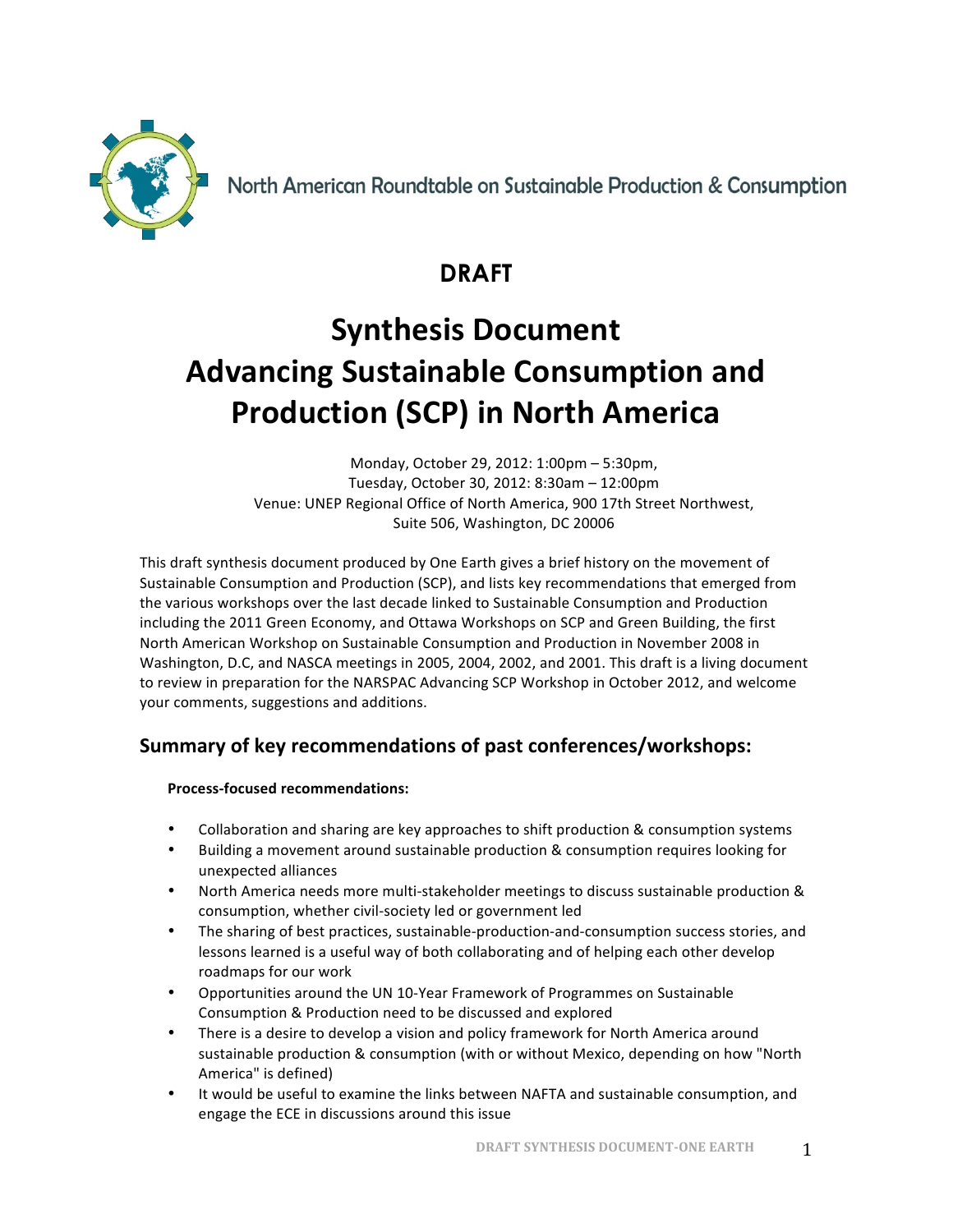#### Key insights around sustainable production & consumption:

#### General

- Sustainable consumption & production is one system; these two spheres cannot be disconnected
- It would seem that relatively little has been accomplished in North America over the past decades in terms of reducing personal consumption, changing lifestyles and shifting institutions and political contexts
- North America has a unique opportunity and responsibility in taking the lead on sustainability
- The impacts of North America's production and consumption patterns are felt around the world
- We need to focus on the quantity of how much we consume (monitoring for absolute reductions in per capita eco-footprints) to complement the current focus on quality (ecolabeling; certification)
- It would be useful to conduct an analysis of how sustainable production & consumption can contribute to overcoming the current economic downturn
- Collecting the work and visions of different stakeholder groups on sustainable production & consumption could yield useful insights

#### Leverage points

- Affecting social change requires the recognition that individual behaviour is largely shaped by norms, emotions and structures
- Procurement/purchasing policies of institutional consumers are powerful levers to shift demand and policy chains
- Food, as well as wellbeing, are powerful thematic entry points to discuss sustainable production & consumption
- New narratives, messaging, storytelling and ways of framing can help motivate and spur social change
- We need to develop, adopt and use new/smarter metrics, moving beyond GDP and measuring wellbeing
- Increased regulation, coupled with smarter pricing and the elimination of harmful subsidies, are key to reform financial systems
- Innovative ideas like reduced workweeks and new education models need to be developed and spread further
- Developing sectoral commitments to sustainable production & consumption, such as around aluminum production, electricity generation, mining and other resource sectors, would be helpful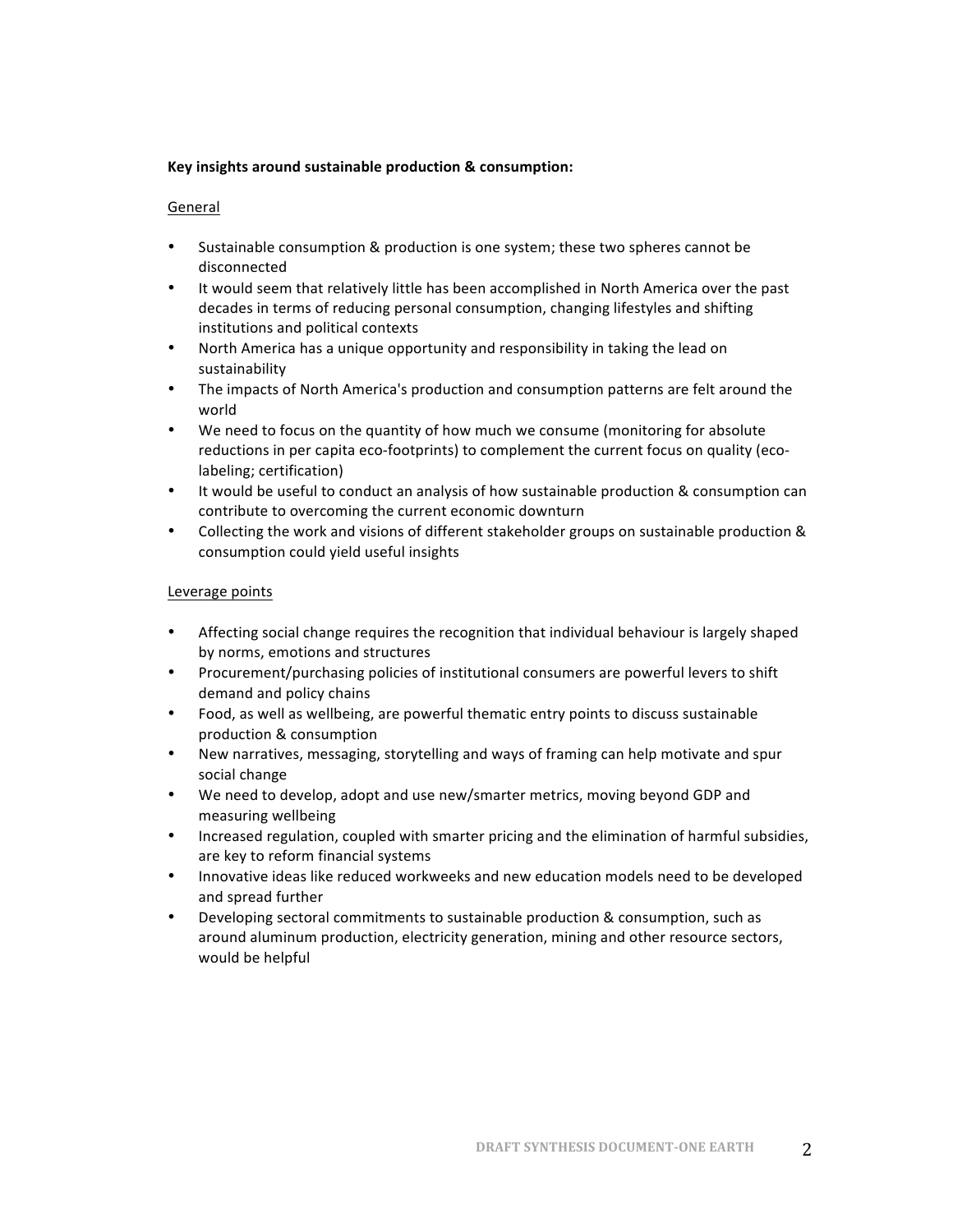### **DESCENDING WORKSHOP CHRONOLOGY AND KEY RECOMMENDATIONS**

**Sustainable Consumption Research and Action Initiative (SCORAI) 3rd workshop: "Challenging consumerism: toward living well sustainably", March 8-10, 2012 at the University of British Columbia in Vancouver, Canada.**

#### Link to conference website: http://scorai2012.wordpress.com/ Link to conference report: **http://bit.ly/Sjtwxe**

The workshop was convened and facilitated by One Earth. The theme was: Challenging consumerism: toward living well sustainably. This workshop had three objectives:

- To deepen the knowledge base of how systemic changes toward a more sustainable society can take place;
- To assemble the empirical findings from local practices in sustainable well-being that are being demonstrated in localities across North America and internationally;
- To examine the above findings through the lenses of critical theory, policy making, business strategy, technology assessment, sustainability education, and others, with an eye toward identifying those that have potential for mainstreaming and promoting systemic change.

#### **Burning issues and areas that need to be explored further:**

- What does this emergent new/green/sustainable economy represent in terms of jobs, investment dollars and actual money flows in the economy?
- We need to develop business cases for supporting policy changes
- How do you mandate incentives for reduced workweeks?
- We need to "rethink, reduce, reuse" upstream, since 97% of material and energy waste occurs at the production stage
- We need to identify the leverage points that can affect change in the production and consumption system
- There needs to be more research around social inequities
- Industry can sell recycling services, but how do you get it to sell source reduction?

#### **Insights from the conference:**

- Sustainable consumption is a political issue. Is it appropriate / useful as a term?
- Sustainable consumption and production are one system  $-$  they cannot be disconnected.
- Norms, emotions and structures (e.g., trust, social context, social practices and identities, policies, choice architecture, land use & transportation planning, macroeconomic and development paradigms, business models) are critically important in determining individual behavior.
- Individuals are citizens not just consumers. We need to support building citizenship.
- Individual actions become deeper changes when an individual is embedded within a group that reinforces virtuous behavior.
- Collaboration and sharing are key approaches to shifting production and consumption systems – these are encouraged by, for example, creating the culture and architecture for sharing.
- Institutional consumers are powerful in shifting demand and influencing supply chains, for example, through their procurement / purchasing policies.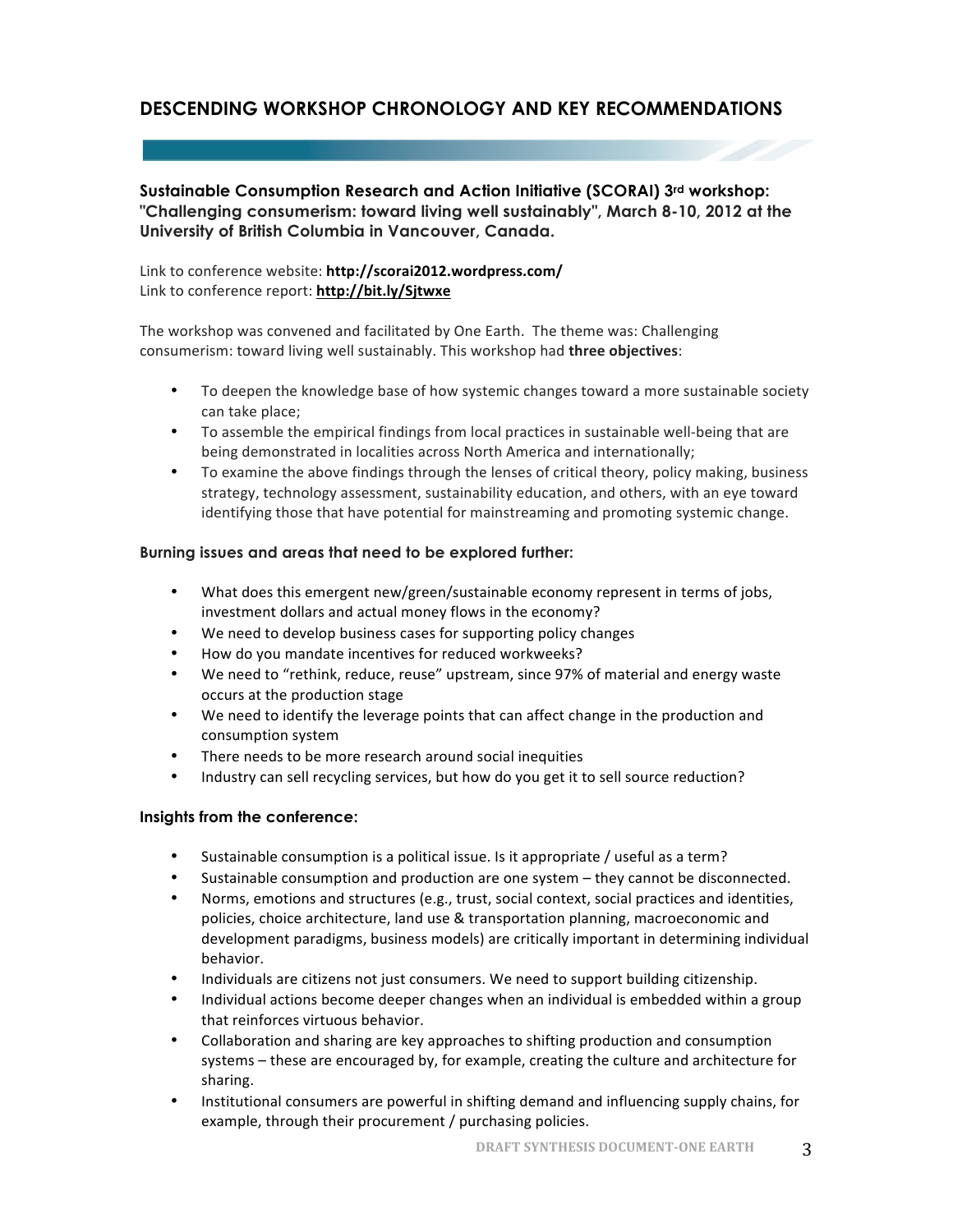- Transparency along the supply chain is important.
- We need to move towards building a movement beyond our silos to identify strategic leverage points for interventions, to scale up our efforts, and to achieve big-picture systemic change.
- A balance between organic / emergent approaches and strategic approaches is necessary.
- It is important to look for unexpected allies in building a movement / creating a coalition of the unexpected (marketers, multicultural).
- There is no strong evidence that initiatives / projects in alternative lifestyles and systems of provisioning significantly reduce material consumption and ecological footprints; however, some emergent evidence supports the idea that such projects have other important effects that would be relevant to a transition toward a post-consumer sustainable society.
- Some ways to increase the power of grassroots and other local initiatives is for activists to break down the sectors and project silos and to engage in hybrid projects that include multiple activist organizations, local businesses, policy makers, politicians and others.
- Food is a powerful entry point for engaging people on sustainable consumption & production.
- A positive approach and vision is necessary for motivating and spurring social change (regenerative vs. limits, 'more of what matters', mindfulness, satiability, value). This requires proper framing, new narratives, stories and making a business case for change  $$ how can we support the transition to sustainable consumption? What frames and messages work?
- Empirical evidence shows that we, in affluent countries and at the global scale, are over consuming; there are US survey results that support our work in shifting from overconsumption - a majority of US survey respondents agree that the country would be better off if they consumed less.
- Keeping in mind that profound social changes have long latency periods, it would seem that relatively little has been accomplished in North America over the past decade in terms of reducing personal consumption, lifestyles changes, and institutional and political shifts.
- We need to focus on the quantity of how much we consume (monitoring for absolute reductions in footprints) to complement the current focus on quality (eco-labeling, certification).

#### **Sustainable Consumption Research and Action Initiative (SCORAI) 2nd workshop: "Socio-technical Transitions, Social Practices, and the New Economics: Meeting the Challenges of a Constrained World", Mountain Lakes House, Princeton, New Jersey, USA, April 15-16, 2011**

This workshop had the aim of bridging three distinct approaches to research on sustainable consumption. In the first instance, work on socio-technical transitions emphasizes technological innovation and diffusion and the co-evolution of technologies, societal institutions, and culture, but is relatively silent on economic and political context and the nature of technology-human behavior interactions. In contrast, work on social practices centers on the mutual interactions between technology and ordinary daily human behavior and examines how more resource-intensive social practices emerge in response to technological innovations, but scholars pay less attention to the evolution of new technologies from a complex system perspective or issues pertaining to prevailing economic or political contexts.

From yet another angle, studies in the political economy of consumption give prominence to the institutional factors that shape prevailing modes of consumption, but this work in the so-called "new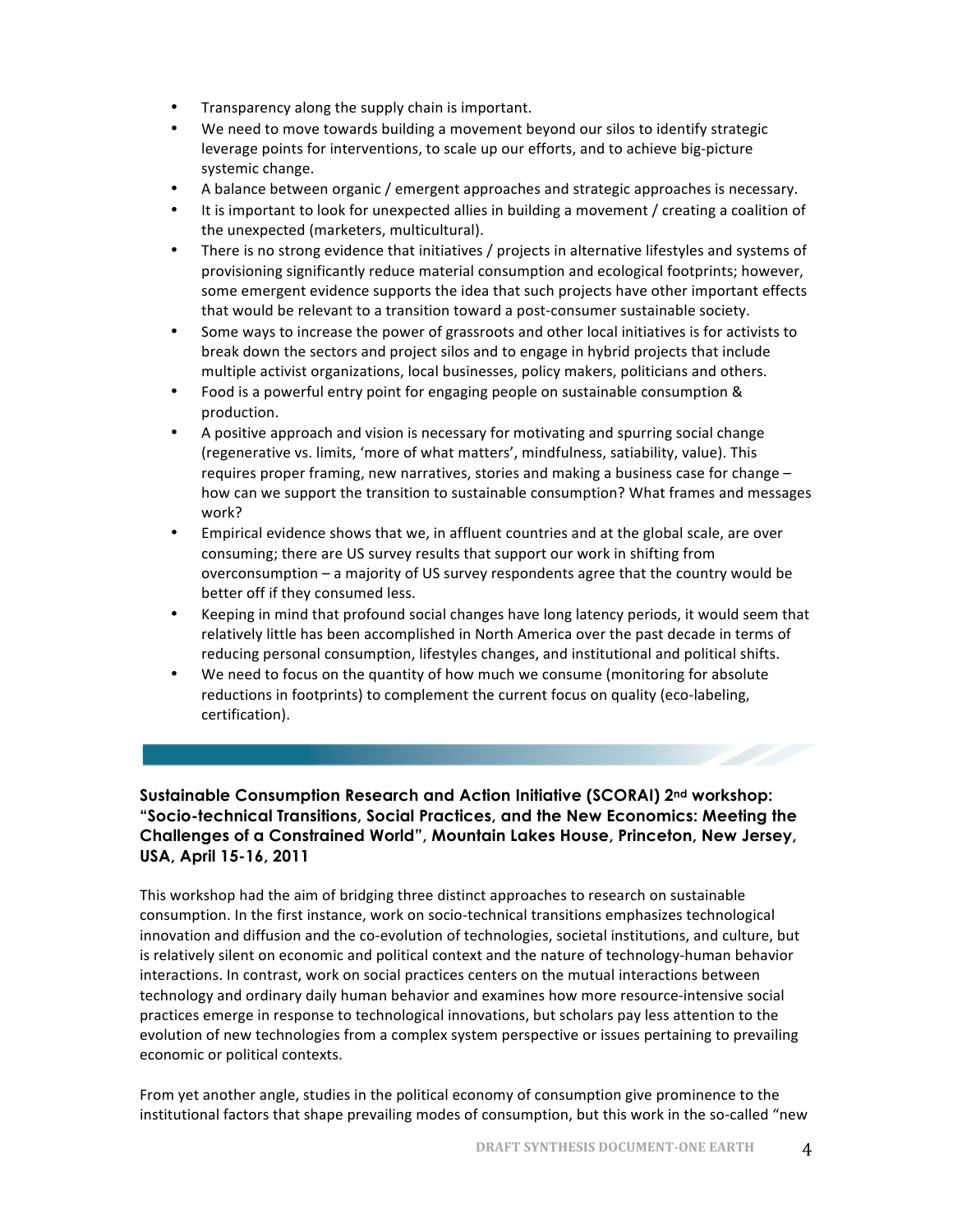economics" has to date devoted much less attention to the role of technology. The workshop sought to forge intellectual bridges among these three perspectives, with the goal of enriching each one through novel framings, new analytical lenses, and development of a shared language.

#### **Green Economy Multi-stakeholder Dialogue -- 2 February 2011, Ottawa, Canada**

The North American Roundtable on Sustainable Production and Consumption (NARSPAC) hosted a workshop dialogue on the green economy. The workshop was co-hosted by Jeffrey Barber, Executive Director, Integrative Strategies Forum and Philip Vergragt, Senior Associate, Tellus Institute, and was facilitated by Vanessa Timmer, Executive Director of the One Earth Initiative Society. The workshop was held in Ottawa at the headquarters of the Canadian Environmental Network, one of the four founding networks of NARSPAC.

The purpose of the workshop was to bring together Canadian and United States government, United Nations, academia and civil society representatives as active members of the sustainable consumption and production (SCP) community and create a shared understanding of what is commonly referred to as the green economy.

Link to Green Economy Workshop report: http://bit.ly/WJL1dt

#### **Key Priorities:**

- **Reformed Financial System**: increased regulation, with emphasis on regulation, risk mitigation and smarter pricing, as well as the elimination of subsidies that creating an unequal playing field for green solutions.
- **Smarter metrics:** moving beyond GDP, measuring wellbeing differently;
- Infrastructure and markets: putting a price on carbon, increased investment in the renewable energy sector; and
- **Reframed values & paradigm shift**: from growth to degrowth, innovative ideas like a reduced workweek, new education models, focusing on equity, a strong social safety net, and an overall focus on well-being.

#### **Key Recommendations:**

• More Workshops: NARSPAC committed to hosting future workshops on the green economy, encouraging participants to spread the word in their networks about the value of these discussions. • Listsery Collaboration: a number of participants expressed interest in starting and utilizing a green economy working group email listserv, wherein participants at the workshop could remain in contact and collaborate on spin-off initiatives.

• Green Economy Newsletter: it was suggested that the group produce a series of writing projects stemming from ideas put forth by the participants, either in the form of a newsletter, a series of journals collections, or other various written products.

#### **North American Workshop on Sustainable Consumption and Production (SCP) and Green Building -31 January – 1 February 2011, Ottawa, Canada**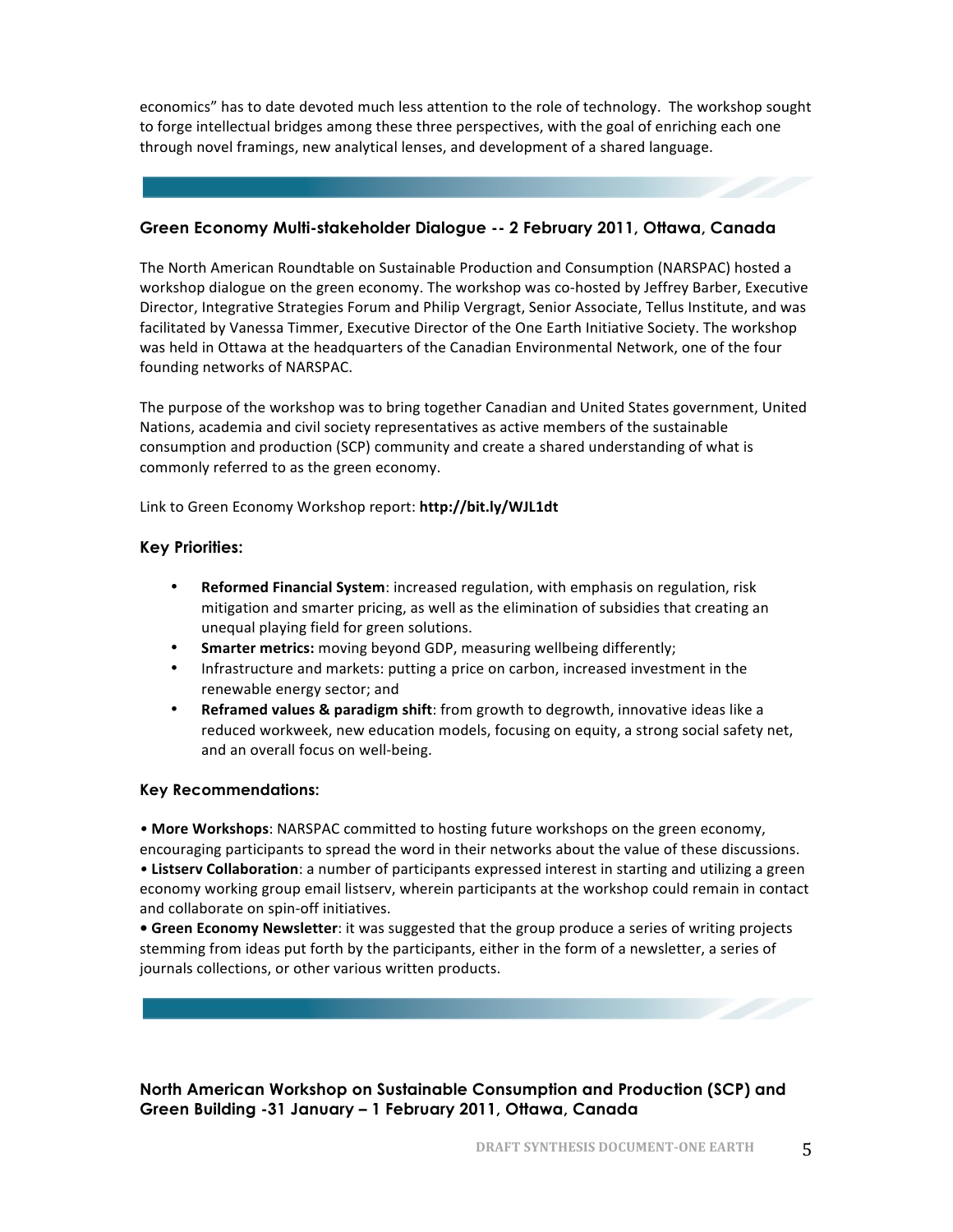The Government of Canada (led by Environment Canada), the United States Government and the United Nations Environment Programme (UNEP) hosted the North American Sustainable Consumption and Production Workshop on Green Building at the Minto Suite Hotel in Ottawa, Canada (January 31 - February 1, 2011); it was convened and facilitated by One Earth. This was the second North American regional meeting on sustainable consumption and production, building on the first workshop held in Washington, DC, U.S.A, November 6 and 7, 2008.

The goal of the Ottawa workshop was to convene a multi-stakeholder dialogue promoting bi-national collaboration on green building as an important application of international sustainable consumption and production (SCP) efforts, particularly towards the development of a 10-Year Framework of Programmes (10YFP) in support of regional and national initiatives for sustainable consumption and production.

Link to the workshop report: http://bit.ly/VFK1HX

#### **Key Recommendations:**

**1. Sustain a lifestyle assessment database** through building industry awareness, making 'IT' Real, approaching the PMO of CEQ to affect tri-lateral meeting, and meeting with Chambers CAC and Industry Associations. 

**2.** Create /sustain sharing of best practices and accelerate collaboration through continuing conversations with industry associations to communicate issues to industry groups, working with governments to refine true target, creating online platform / clearinghouse (3rd party case studies), and sharing best practices from other countries.

**3. Support / learn / accelerate green building innovation in cities** through convening meeting between GSA and municipalities regarding PULSE and other energy management companies, coordinating the program "Road to Rio, creating a Conference on Sustainable Development where cities can showcase their initiatives (US Green Building Council is starting to consider such an initiative), following up with FCM (re: emerging showcase program), collaborating with US Conference of Mayors on a conference (future FCM event?), and consider the peer-to-peer charette concept. 

**4. Transform building codes and standards to an outcomes focus** through a "Concept Code" (develop; determine a location for the 'playground'), forming mechanism for sharing "accepted exceptions", engaging with the ten groups (see report), comparing Canada / US rating standards, developing performance measurement framework, and assessing / sharing highly rated green buildings. 

**5. Financial drivers and levers to accelerate green buildings** through the education of Stakeholders, building on existing - PACE, Public-Private Partnerships (PPPs), and marketing Strategies.

6. Zero Energy Housing (US) and Equilibrium Housing (Canada) initiatives, across hot and cold **climates** through establishing an action group to bring key partners together, identifying gaps and opportunities for collaboration, looking for early adopters and innovators, and setting visions / milestone targets.

#### **7.** Informing UN CSD (the 10-Year Framework of Programmes) and beyond

• Progress towards developing a draft North American SCP vision and framework was discussed, and the topic of green building could be an interesting and high-leverage entry point for such a regional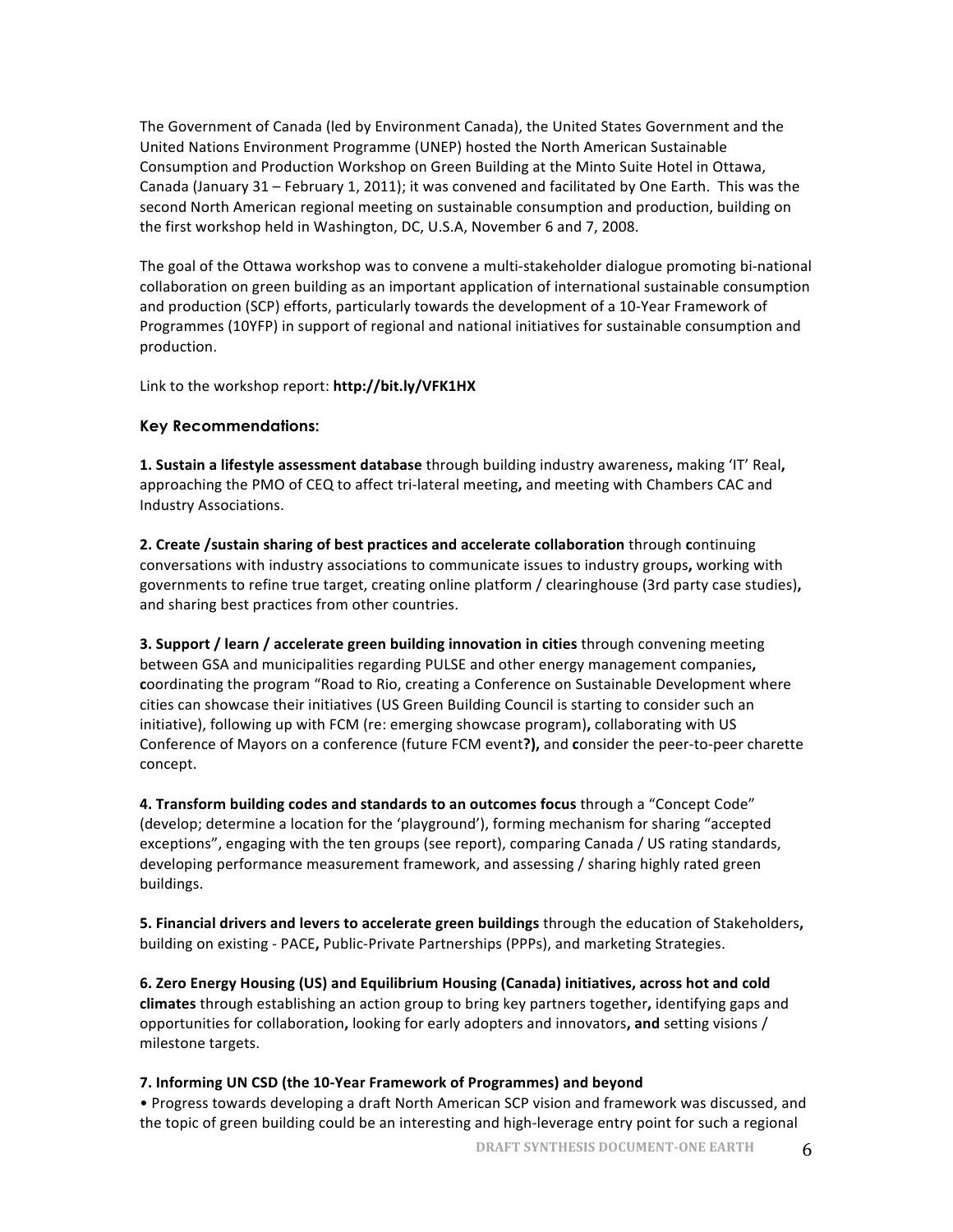framework. This would be a useful contribution to the 10YFP as Programmes are implemented after the UN's 19<sup>th</sup> CSD.

• Innovative ways of convening that include dynamic, interactive, adaptive and engaging sessions and activities like a "world/collaboration café" tap into the collective intelligence of participants, build collaborations, stimulate breakthrough solutions, and provide concrete inputs to current research efforts.

• The idea of putting a "big name" behind the need to transform current consumption and production patterns (like a greener life show with Oprah Winfrey) could help educate people and elevate the issue.

• Perhaps one way to give life to the term SCP is to focus on wellbeing, and explore other issues starting from that particular entry point.

• Improved coordination and coherence within governments around SCP, and to align scarce resources with priorities.

• A distinction needed to be made between "Framework" and "Programmes", and that neither was currently defined explicitly.

• Potential of relevant UN agencies to lead on sustainable consumption and production is not fully realized, and could be explored in the context of the Rio+20 themes.

#### **Inaugural Sustainable Consumption Research and Action Initiative (SCORAI) Workshop: "Individual Consumption and Systemic Societal Transformation", Clark University, Worcester, MA, USA, October 2009**

Scientists, academics, and practitioners from across North America met at Clark University on October 15-17, 2009 to explore approaches and the potential impact of sustainable consumption at the individual and household level. The aim of the gathering was to design a coherent North American research program, to forge connections between scholars and communities of practice, and to contribute to the ongoing policy dialogue on these issues.

#### Link to SCORAI**: http://scorai.org**

#### **The North American Multi-Stakeholder Workshop on Sustainable Consumption and Production SCP, Washington, DC – November 2008**

UNEP's Regional Office for North America (RONA) and the UN Department of Economic and Social Affairs (UNDESA) organized the workshop "The North American Multi-Stakeholder Workshop On Sustainable Consumption and Production (SCP)", which aimed to discuss strategies to advance Regional SCP Framework in North America. Key strategies to advance SCP in Canada and the USA over the next 10 years included discussing the way forward both regionally and in terms of the global Marrakech Process, preparing the Co-Chair's summary of the workshop, and how to most accurately frame SCP issues.

Link to the workshop report (pg. 17-22) http://bit.ly/RkEMIc

Three high level priorities were identified that would best advance SCP in North America: (1) Developing a vision and policy framework to establish SCP as a priority for government, industry and civil society (bureaucracies and individuals would need training in how to think differently about consumption and resource use);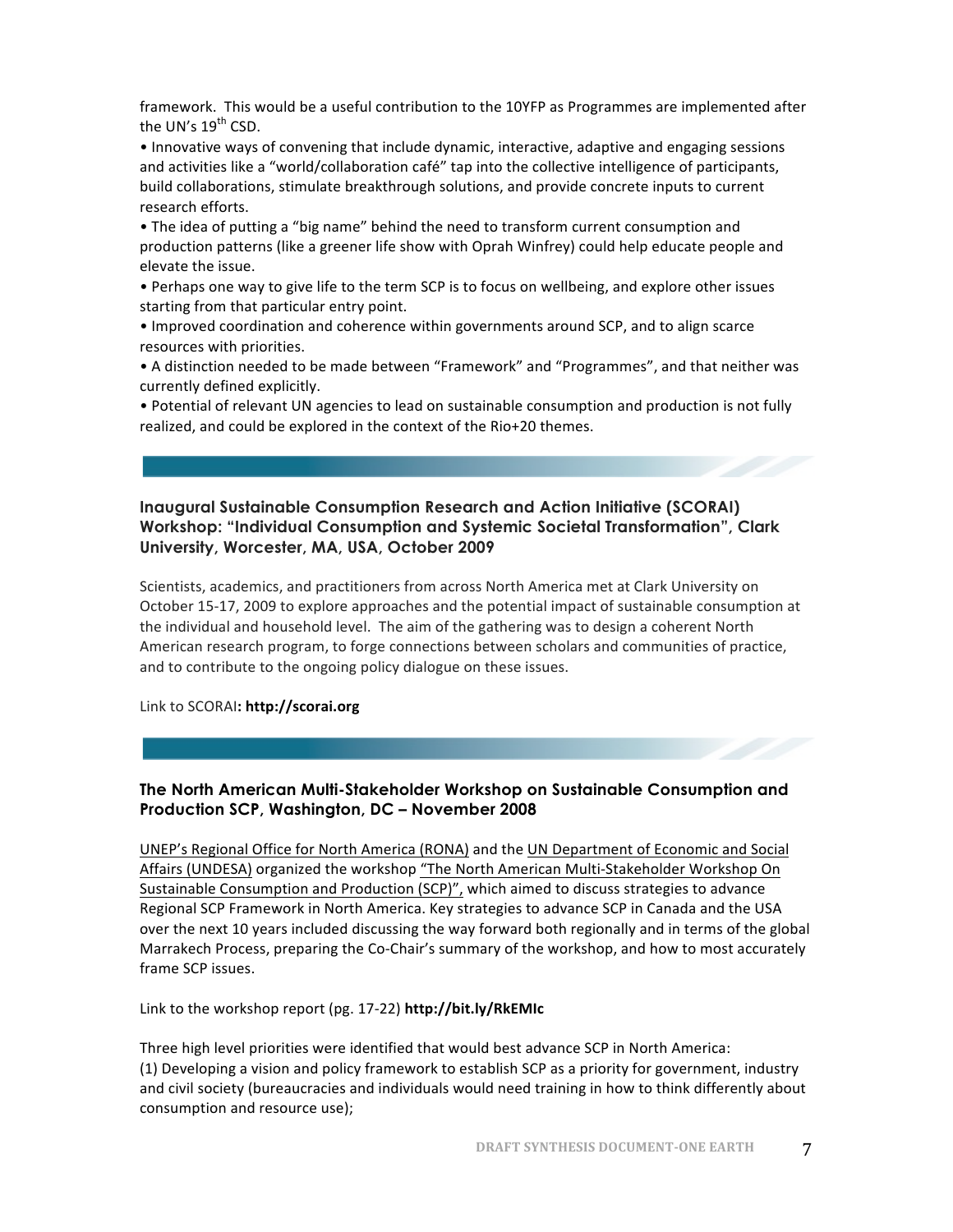(2) Achieving a level of awareness of the importance of SCP that would cause behavioral change; and (3) Identifying and making progress on critical issues that must be addressed to move toward SCP.

#### **Key Recommendations:**

#### **Framing SCP Issues:**

• Further develop the conceptual framework of SCP, its meaning, benefits and actions required of stakeholders in order to help gain broader understanding and support for it.

• Prepare scenario analysis on what a sustainable world and sustainable lifestyle would look like and how SCP would help achieve it.

• Consider formulating an SCP element focusing on demand side programs for both governments and business, e.g., criteria for governments to apply when purchasing goods and services and businesses to use when reinvesting in its manufacturing base.

• Conduct an analysis of how SCP links and can contribute to greening approaches to help overcome the current economic downturn and the climate change problem.

• Make a concerted effort to develop metrics to measure the progress towards SCP, both for the design of the framework of policies and incentives and to monitor their subsequent effectiveness in achieving SCP.

• Collect the work and visions of different stakeholder groups on SCP.

• Provide greater information to the public on sustainability choices.

• Compile and publish SCP success stories, lessons learned, best practices and their potential replicability. 

• Make a greater effort to explain work on the demand versus supply side.

#### **Work in Various Economic Sectors:**

• Establish an independent or authoritative groups or organizations to assess the life-cycle impacts of products. 

• Explore the possibility of developing commitments to SCP targets within sectors, such as the aluminum production, electricity generation, mining and other resource sectors.

• Examine and make use of the sectoral analyses contained in the United Nations Framework Convention on Climate Change (UNFCCC) Poznan meeting documents addressing the greenhouse gas emissions from electricity grids, steel, cement and chemicals industries.

#### **Other Specific Action Items:**

• Establish a group or task force to look into specific issues, such as ways to reduce the proliferation of product labels.

• Develop a website analogue to the election-related factcheck.org, like a lifecyclecheck.org that could help inform citizens about issues, such as organic vs. local, organic cotton vs. bamboo.

• Promote relevant analytical work on consumption and production together

• Seek to identify how the SPC work can be related to the other discussion topics—transport,

chemicals, waste management and mining—at the upcoming CSD 18-19 cycle sessions.

• Link SCP efforts to the UN Millennium Development Goals, to poverty reduction and the needs of developing countries

• Create a draft template of SCP programs and ensuring more involvement of stakeholders in that effort. 

• Create a multi-stakeholder expert advisory group in advance of a next workshop tasked with identifying potential participants and working on developing a draft SCP vision for North America.

• Create an interactive online forum for exchange of information and collaboration, which would allow discussions of regional SCP issues to continue in the interim.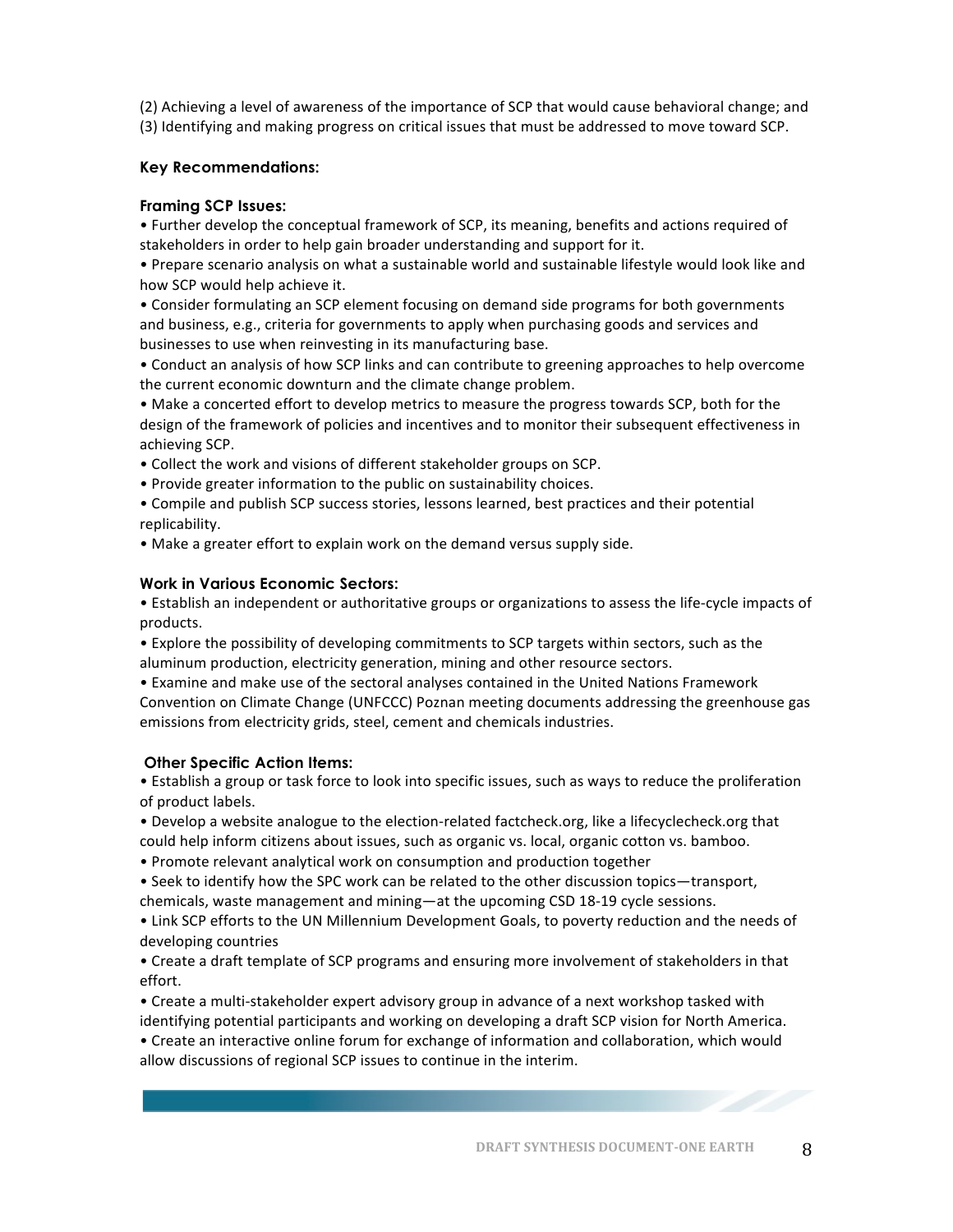#### **Experts' workshop convened by the North American Sustainable Consumption Alliance (NASCA): "Towards a North American Framework for Achieving Sustainable Production and Consumption", Washington, DC, USA, May 31 - June 1, 2005.**

The North American Sustainable Consumption Alliance (NASCA) and Integrative Strategies Forum hosted a regional multi-stakeholder workshop to discuss and report on what is happening in North America to promote sustainable production and consumption. One objective of the meeting was to develop a regional framework to improve cooperation and effectiveness. Another function of this meeting was to provide citizen input into the upcoming International Experts Meeting on SPAC to be held in Costa Rica in September 2005.

#### **Link to statement: http://bit.ly/TgXsLc**

#### **Key ideas:**

- North America has a unique opportunity and responsibility in taking the lead on sustainability
- The impacts of North America's production and consumption patterns are felt around the world
- To improve the quality of life for ourselves and our neighbors, we must better understand, monitor and alleviate these impacts and the unsustainable patterns driving them
- We need better ways of measuring progress
- A movement is afoot to change our patterns of production and consumption
- Citizens: need to improve their knowledge and understanding about the environmental and social impacts of their consumption and production choices
- Business: needs to adopt socially and environmentally responsible measures and standards, policies and practices
- Investors: need to use their power as shareholders to pressure companies to develop socially and environmentally responsible systems and products
- Educators: need to include sustainable production and consumption in academic curricula
- Researchers: need to track and assess trends on material flows and impacts, consumption trends and sustainable product design and production
- processes
- Public interest groups: need to build greater public knowledge, capacity and demand for more sustainable choices
- Governments at all levels: need to develop and implement policy frameworks, strategies and programs addressing sustainable production and consumption issues and objectives

#### **Strategic priorities for promoting sustainable consumption in North America-- April 2004, Ottawa, Ontario**

The Canadian Center for Pollution Prevention and the North American Sustainable Consumption Alliance (NASCA) hosted an experts workshop on "Strategic priorities for promoting sustainable consumption in North America" in Ottawa, Ontario on April 30th 2004.

Link to the workshop report: http://bit.ly/REDib7

#### **Key recommendations:**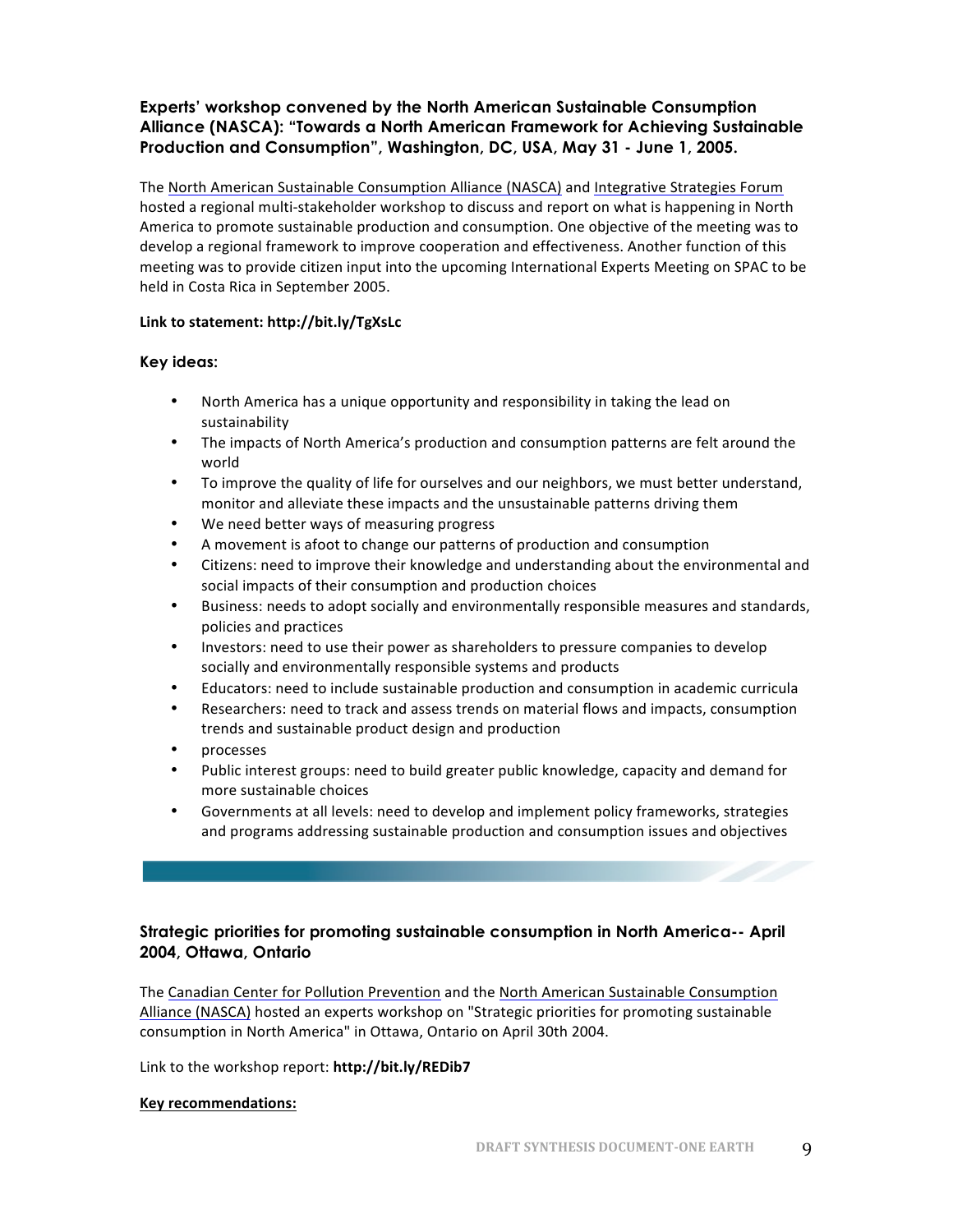- Foster partnerships with: Green Communities Association and its members, Federation of Canadian Municipalities and its members, and Canadian Environmental Grant makers

- Have sustainable consumption sessions at key environmental conferences
- Document Best Practices for encouraging sustainable consumption
- Start conducting regular teleconferences
- Ensure the sustainable consumption and production database is easily searchable for partners

#### **Strategic Priorities for Promoting Sustainable Consumption in North America—January 2004- Washington, D.C.**

The Worldwatch Institute and North American Sustainable Consumption Alliance (NASCA) organized an experts workshop on "Strategic Priorities for Promoting Sustainable Consumption in North America" in Washington DC on January 27th 2004. The workshop aimed to advance the process of developing a concrete, constructive, and collaborative strategy for promoting sustainable consumption in North America. The participants, including both NGOs and charitable foundations, discussed possible initiatives in the fields of government initiatives, industry targeted activities, purchasing, communicating and promoting sustainable consumption. As a next step, the participants suggested building on the Sustainable Consumption database created by NASCA.

Link to the workshop report: http://bit.ly/TAZRST

#### **Key Recommendations:**

• Determine participants' interest in and commitment to the activities or actions discussed in the "Open Space" exercise:

**- Government Initiatives**: Work to make sure that the federal government supports comprehensive product labeling, raises consumers' awareness about products (manufacture, composition, environmental impact, etc.),

and protects consumers' right-to-know.

**- Industry**: Campaign to make Wal-Mart more sustainable (socially, economically, environmentally).

- **Purchasing:** Green the "big guys" - especially government and retailers. Target specific entities for campaigns.

**- Communicating:** Develop a message about sustainable consumption that is concrete, actionable and positive. Select appropriate messengers: use new media (Internet) and pop culture to spread the message. Incorporate sustainable consumption into formal education/training curricula.

**- Promoting Sustainable Consumption**: Promote multi stakeholder dialogue. Promote working groups and networks. Create concrete pilot projects. Identify common interests, opportunities and obstacles. Organize a national meeting/conference. Promote a national action plan.

• Expand the NASCA database of SPAC activities and initiatives to make it an even more useful tool to promote collaboration and coordination (see http://www.p2win.org/main/ns/7/doc/89/lang/EN). Add metrics to show what the projects listed in the database have achieved, how many people have participated, and what strategies have worked.

• Seek additional funding to conduct a more systematic analysis of trends and activities taking place in the U.S., including an examination of the gaps in communication among groups, the nature of the obstacles they are encountering, and the potential means for overcoming those obstacles.

• Prepare a report on U.S. civil society's accomplishments, challenges, and ongoing efforts to promote sustainable consumption. Submit this report as a U.S. civil society contribution to the post-WSSD review of national progress on sustainable development.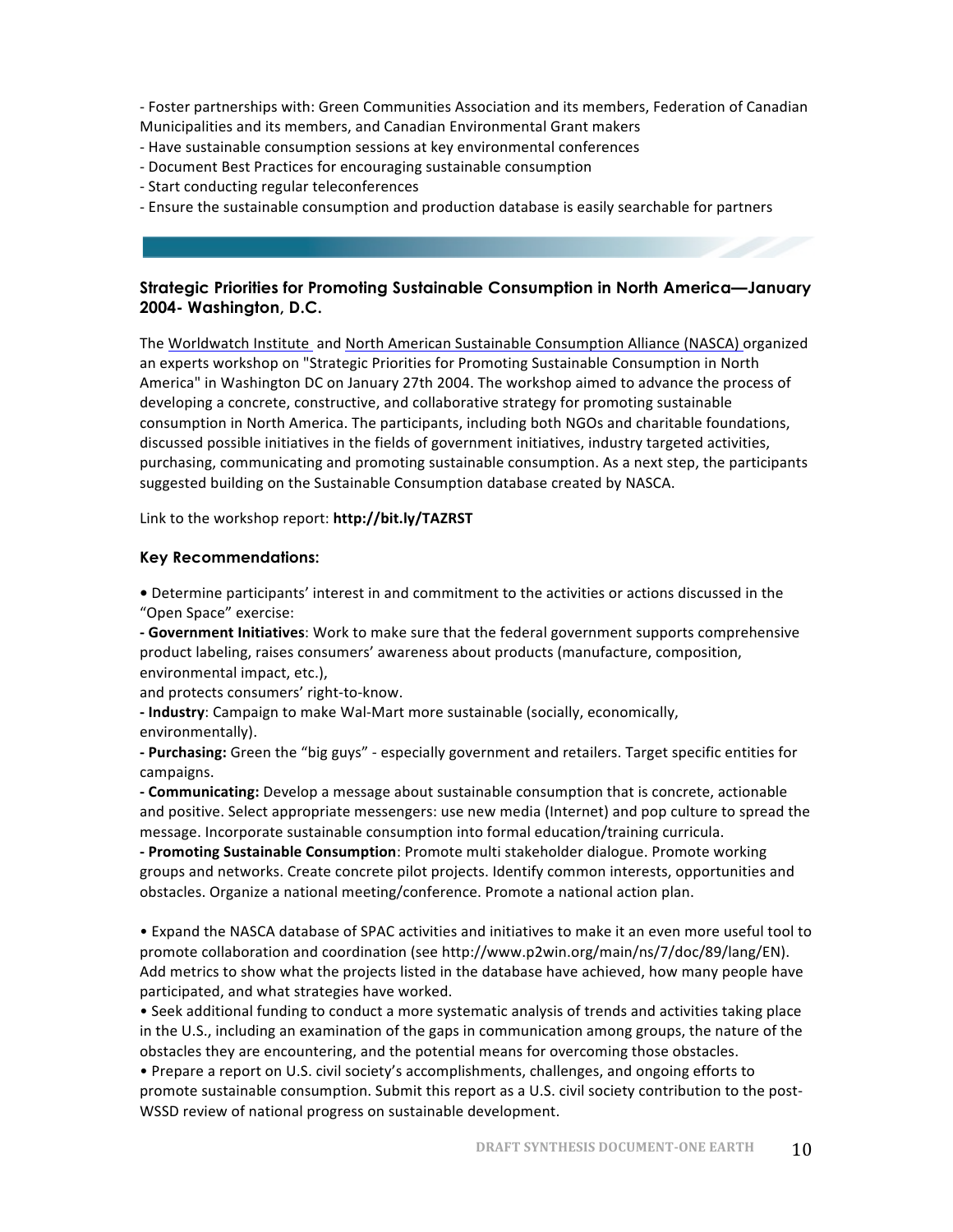• Seek funding for a NASCA "strategy summit." Building upon the ideas discussed during this experts workshop, summit participants will develop a blueprint for a comprehensive national strategy around sustainable consumption. They will also produce an action plan for U.S. NGOs that spells out their roles and responsibilities in the strategy implementation process.

#### **North American Sustainable Consumption Alliance Workgroup Meeting-- June 12-14, 2002, Montreal, Quebec**

**June 2002**: The Canadian Centre for Pollution Prevention and Environment Canada (C2P2) hosted the second meeting of the North American Sustainable Consumption Alliance (NASCA) Workgroup. The first objective of the meeting was to formulate strategic plans to move the issue of sustainable consumption in North America forward from a macro and micro perspective. The second objective of the meeting was to consult with North American organizations active in sustainable consumption on a path to move sustainable consumption onto the North American political agenda.

Link to the workshop report: (pg 12) http://bit.ly/TgILaW

#### **Key Recommendations:**

- Setup a website and list serve by Sept 2002
- Supply a summary of their organization's sustainable consumption activities by July 2002
- Provide a paragraph for the eight potential projects that outlines the existing research on the project and key action items/plans associated with the project by July 2002
- Draft a proposal on conducting a survey of the North American sustainable consumption activities July 2002
- Meet with funding agencies to discuss the plate of eight NASCA projects.

#### **North American Sustainable Consumption Alliance Planning Group—October 11-12, 2001, Lowell, Massachusetts**

The Lowell Center for Sustainable Production at the University of Massachusetts Lowell hosted the inaugural meeting of the North American Sustainable Consumption Alliance planning group. The objective of the meeting was to bring together key people who are actively involved in promoting sustainable consumption in Canada, Mexico, and the United States in order to begin developing a plan for working together more collaboratively. The United Nations Environment Programme assisted in the development and design of the meeting, which was inspired by UNEP's initiative to organize and support sustainable consumption roundtables worldwide.

Link to the workshop report: http://bit.ly/TVMJ5x

#### **Objectives:**

• Selection of a formal name for future collaborative efforts: "the North American Sustainable Consumption Alliance"; 

• Preliminary discussion of core Alliance objectives and activities;

• Identification of possible next steps for the Alliance and for individual organizations;

• Identification of possible additional key stakeholders to be included in further discussions about the Alliance; and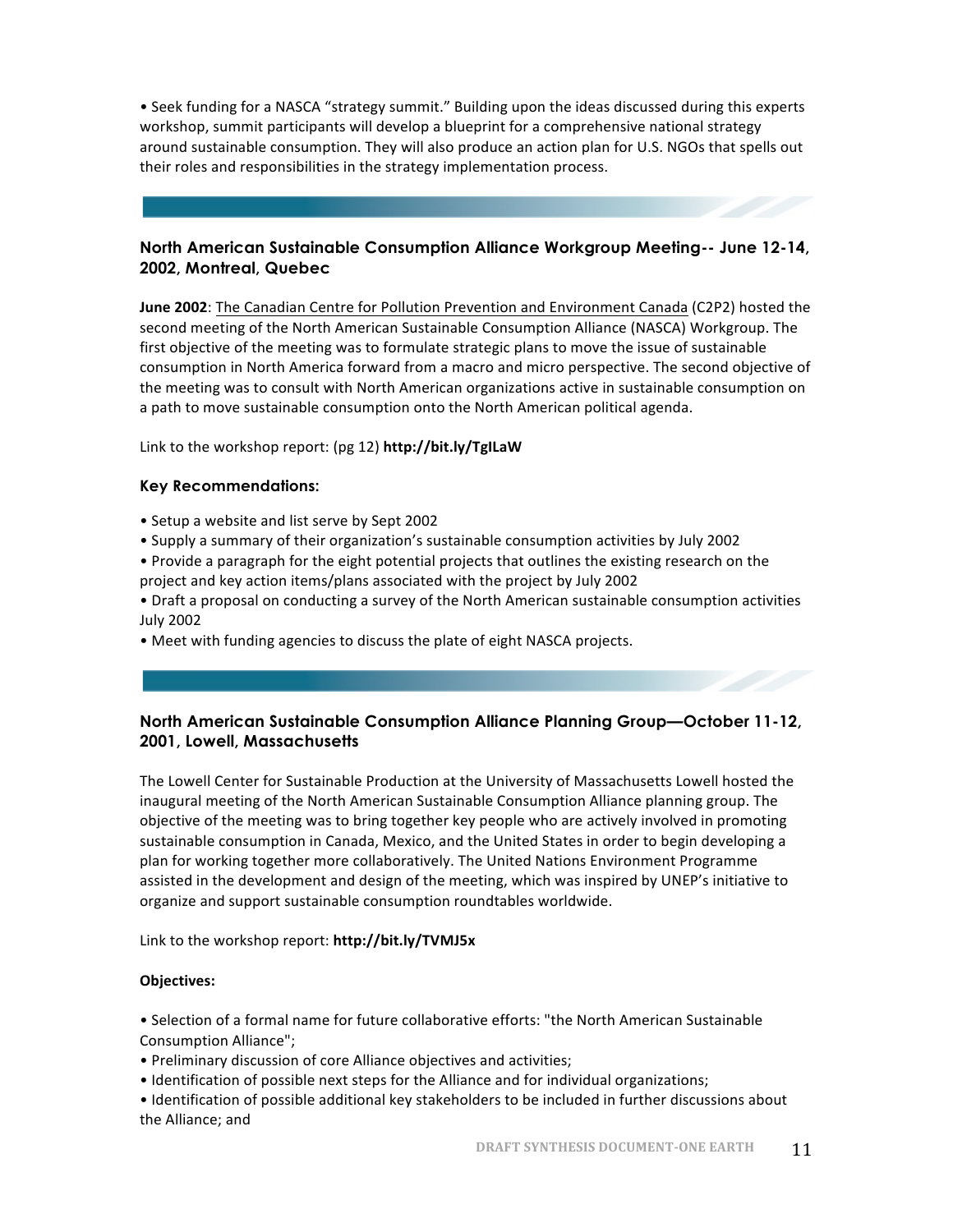• Commitment to participate in electronic discussions and future meetings to refine the Alliance's objectives and strategies.

#### **Key Recommendations:**

• Working toward a common North American vision from the three country visions; 11

- Defining a policy framework for sustainable consumption and standardizing sustainable consumption language;
- Participating in the RIO+10 consultation process by issuing a white paper on the North America's progress in the area of sustainable consumption;
- Organizing or sponsoring conferences and workshops (e.g., co-sponsoring a sustainable consumption issues forum with SPAC);
- Examining the links between NAFTA and sustainable consumption and engaging the CEC in discussion around this issue;
- Developing and disseminating sustainable consumption case studies;
- Conducting or sponsoring comparative research on sustainable consumption obstacles and successes in all three countries; and
- Involving youth, media, and celebrities in sustainable consumption initiatives.

#### **Overview of sustainable production & consumption-related initiatives at the national (Canada & USA), regional and international levels:**



Source: Jeffrey Barber, Integrative Strategies Forum